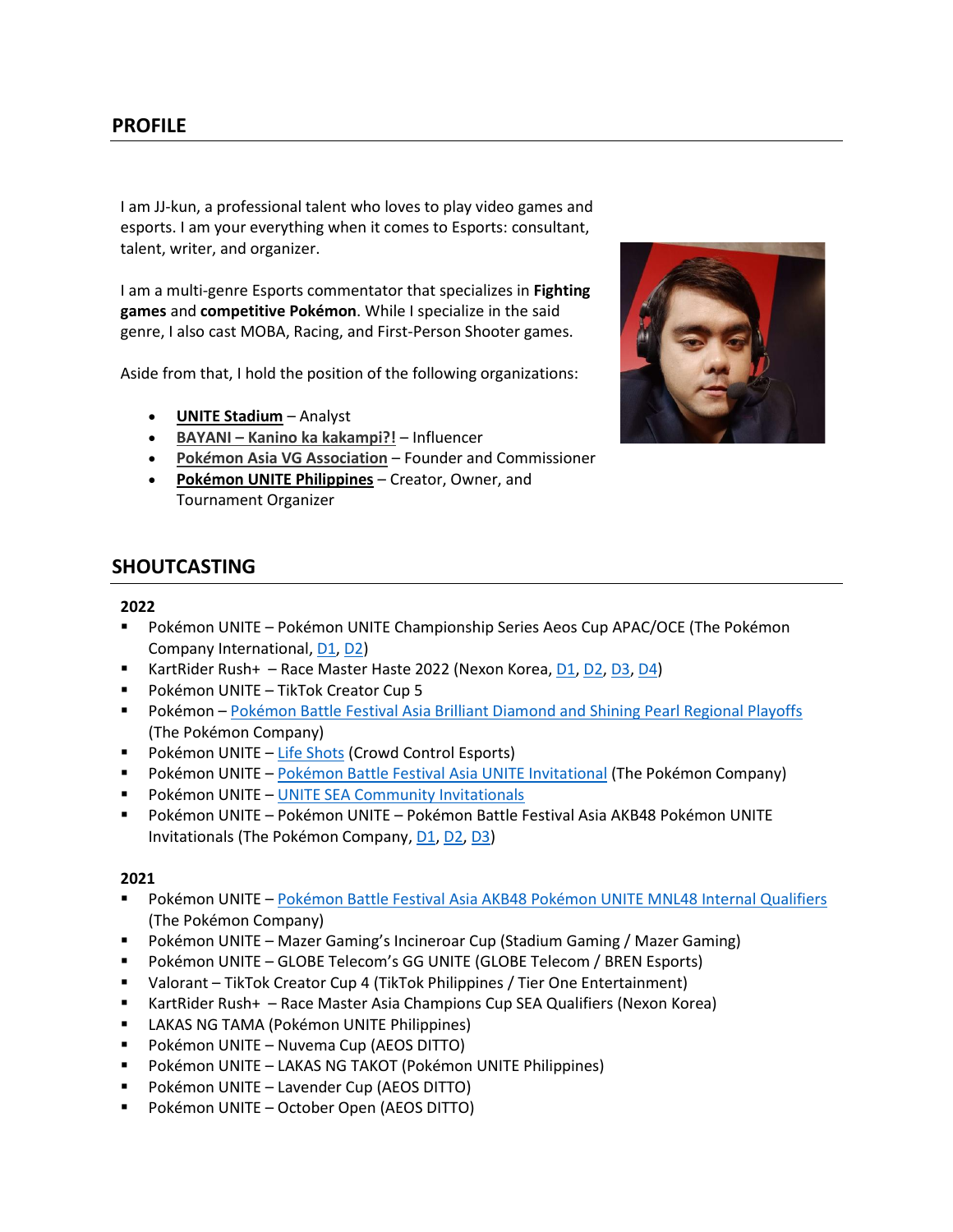- Pokémon UNITE LAKAS NG KABA (Pokémon UNITE Philippines)
- Pokémon UNITE LAKAS NG LOOB (Pokémon UNITE Philippines)
- Pokémon Asia Players Cup (The Pokémon Company)
- Pokémon Victory Road World Cup of VGC (Victory Road)
- KartRider Rush+ Race Master Blazing Track Speed Solo SEA 2021 (Nexon Korea)
- Pokémon UNITE Indonesia vs Philippines Exhibition Match (Pokémon UNITE Philippines / PKMNid)
- Marvel Super War Tournament of Bast Series 2 (Mineski Events Team)
- Mobile Legends: Bang Bang TikTok Creator Cup 3 (TikTok Philippines / Tier One Entertainment)
- KartRider Rush+ Race Master Xtreme Item Solo (Nexon Korea)
- Valorant DLSU-Dasmariñas USG E-sports Commission
- Valorant TikTok Creator Cup 2 (TikTok Philippines / Tier One Entertainment)
- FREE FIRE Garena Europe Creators Showdown (Garena EU)
- KartRider Rush+ Race Master Smash Attack SEA 2021 (Nexon Korea)
- KartRider Rush+ Race Master Rush Circuit SEA 2021 (Nexon Korea)
- Pokémon Feeper's Electric Tower
- Pokémon Feeper's Electric Tower 2
- Valorant Irregular Series
- Valorant TikTok Creator Cup 2 (TikTok Philippines)

- Call of Duty: Mobile Sangguniang Kabataan Federation of Imus KABATAAN CUP
- Call of Duty: Mobile SM City Iloilo Cyberplay Online
- Marvel Super War EVO Esports & Game Hub Dominators League
- Marvel Super War Not An Ordinary League Tournament
- Marvel Super War Philippine Pro Gaming League 2020
- Marvel Super War Tournament of Bast[: Philippine Qualifer #1](https://youtu.be/5NY12jfmXyQ)
- Marvel Super War Tournament of Bast: Thailand Semifinals
- Mobile Legends: Bang Bang Calamba Hills Village Phase 2 HOA Tournament
- Mobile Legends: Bang Bang Certis Singaporean MLBB Tournament 2020
- Mobile Legends: Bang Bang Equinox Community League
- Mobile Legends: Bang Bang GO Cavite Esports Kalayaan Battlecup II
- Mobile Legends: Bang Bang GO Cavite Esports Kalayaan Battlecup
- Mobile Legends: Bang Bang PVP Esports National Cup
- Mobile Legends: Bang Bang SM City Iloilo Cyberplay Online
- Mobile Legends: Bang Bang Sulagpo ML Cup
- Mobile Legends: Bang Bang The Nationals Season 2 via Cignal TV (eGG Network / OneSports+)
- Pokémon [Isle of Mustard](https://youtu.be/rxlaGFb3T0g) (PKMN-ph: Pokémon Philippines)
- Pokémon [PKMN-id: Indonesian Pokemon Community VGC OPEN 2020](https://youtu.be/hkC8rSt4vig) (PKMN-id)
- Pokémon Rose Tower Open #3 (Rose Tower)
- Pokémon Rose Tower Playoffs (Rose Tower)
- TEKKEN 7 Asahina Cup
- **■** TEKKEN 7 International Esports Federation (IeSF) North American Regional Qualifiers
- TEKKEN 7 The Nationals Season 2 via Cignal TV (eGG Network / OneSports+)

## **2019**

DOTA 2 – World University Cybergames Philippine Qualifier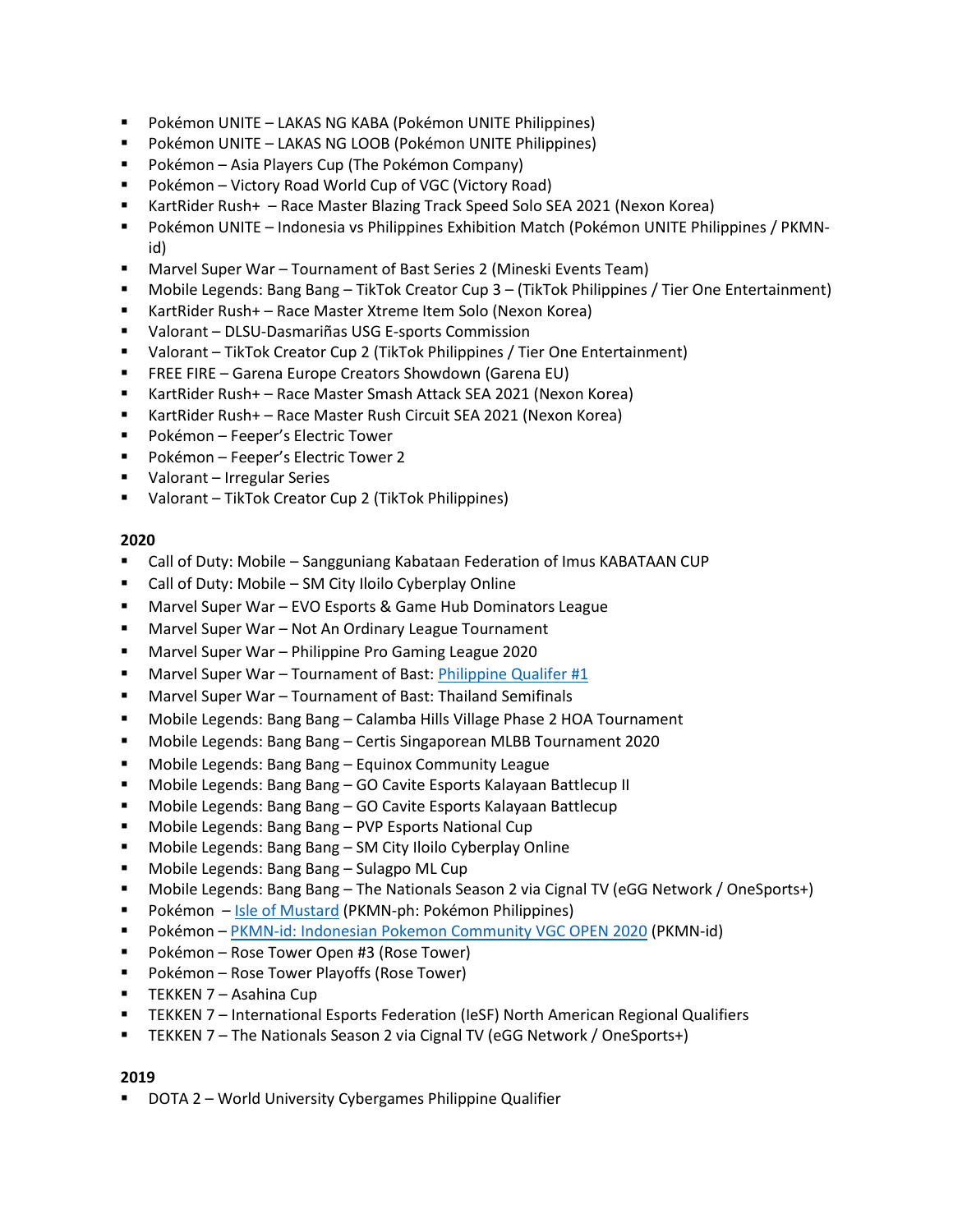- Pokémon OZINE Winter Festival 2019
- Super Smash Bros. Ultimate BaconPop Vol. 2
- **TEKKEN 7 CONQuest 2019**
- TEKKEN 7 The Nationals Conference 1 via Cignal TV (eGG Network / OneSports+)
- TEKKEN 7 The Nationals Conference 2 via Cignal TV (eGG Network / OneSports+)
- The Nationals Conference 1 via Gariath Concepts

▪ TEKKEN 7 – TRIC 3v3 Ubusan Lahi Tournament

## **ORGANIZED EVENTS/TOURNAMENTS**

### 2022

- **· Pokémon UNITE [KAHIT SINO](https://battlefy.com/pokemon-unite-philippines/kahit-sino-nalang/625de8a815accf7571ec3144/info?infoTab=details) NALANG**
- **· Pokémon UNITE [KAHIT SAAN NALANG](https://battlefy.com/pokemon-unite-philippines/kahit-saan-nalang/62382b4e411efc05b0e3717f/info?infoTab=details)**
- Pokémon UNITE TikTok Creator Cup 5
- **Pokémon UNITE [KAHIT ANO NALANG](https://battlefy.com/pokemon-unite-philippines/kahit-ano-nalang/621caa3f47b9e406d991786f/info?infoTab=details)**
- Pokémon UNITE [PoKUMUn YUNAYT](https://battlefy.com/pokemon-unite-philippines/pokumun-yunayt/6206b20407cee36aaf4d10b7/info?infoTab=details)
- Pokémon UNITE PUSO [Larong Pang Walang Jowa](https://battlefy.com/pokemon-unite-philippines/puso-larong-pang-walang-jowa/6205e8bdecc6c32452c542c9/info?infoTab=details)
- Pokémon UNITE [MNL48 Masigasig na Laba](https://battlefy.com/pokemon-unite-philippines/mnl48-masigasig-na-labanan-kwarentay-otso/61ee33439042e70d0cd64456/info?infoTab=details)nan Kwarenta'y Otso
- Pokémon UNITE [UNITE SEA Community Invitationals](https://battlefy.com/pkmn-id/pok%C3%A9mon-unite-sea-invitationals-spring-2022/61dd85e5e2af395b5347ba6c/info?infoTab=details)

# ▪

- 2021
- Pokémon UNITE GG UNITE Series
- Pokémon UNITE LAKAS NG TAMA
- Pokémon UNITE LAKAS NG TAKOT
- Pokémon UNITE LAKAS NG KABA
- Pokémon UNITE LAKAS NG LOOB
- Pokémon UNITE Indonesia vs Philippines Exhibition Match
- Pokémon UNITE Victory Road UNITE Open
- Pokémon Pokémon Asia VG Association: Asia Star Tournament Circuit

#### 2020

- **EXECT** Call of Duty: Mobile [Sangguniang Kabataan Federation of Imus KABATAAN CUP](https://www.facebook.com/SKFedImus2018/videos/840617943405729/)
- Mobile Legends: Bang Bang GO Cavite Esports Kalayaan Battlecup
- Mobile Legends: Bang Bang GO Cavite Esports Kalayaan Battlecup II
- Mobile Legends: Bang Bang Sangguniang Kabataan Federation of Imus KABATAAN CUP [\(D1,](https://www.facebook.com/SKFedImus2018/videos/350136719629948/) [D2\)](https://www.facebook.com/SKFedImus2018/videos/1046614849125007/)
- Mobile Legends: Bang Bang TUHOG KIKIAM
- League of Legends COVID Legends
- Pokémon Isle of Mustard
- Pokémon MeTV Philippines 2020 VGC Event
- Pokémon Playground February 2020 Event
- Pokémon Single Strike

## 2019

- BAYANI Kanino Ka Kakampi?! DLSU Taft CCS Week Tournament
- BAYANI Kanino Ka Kakampi?! Mini Tournament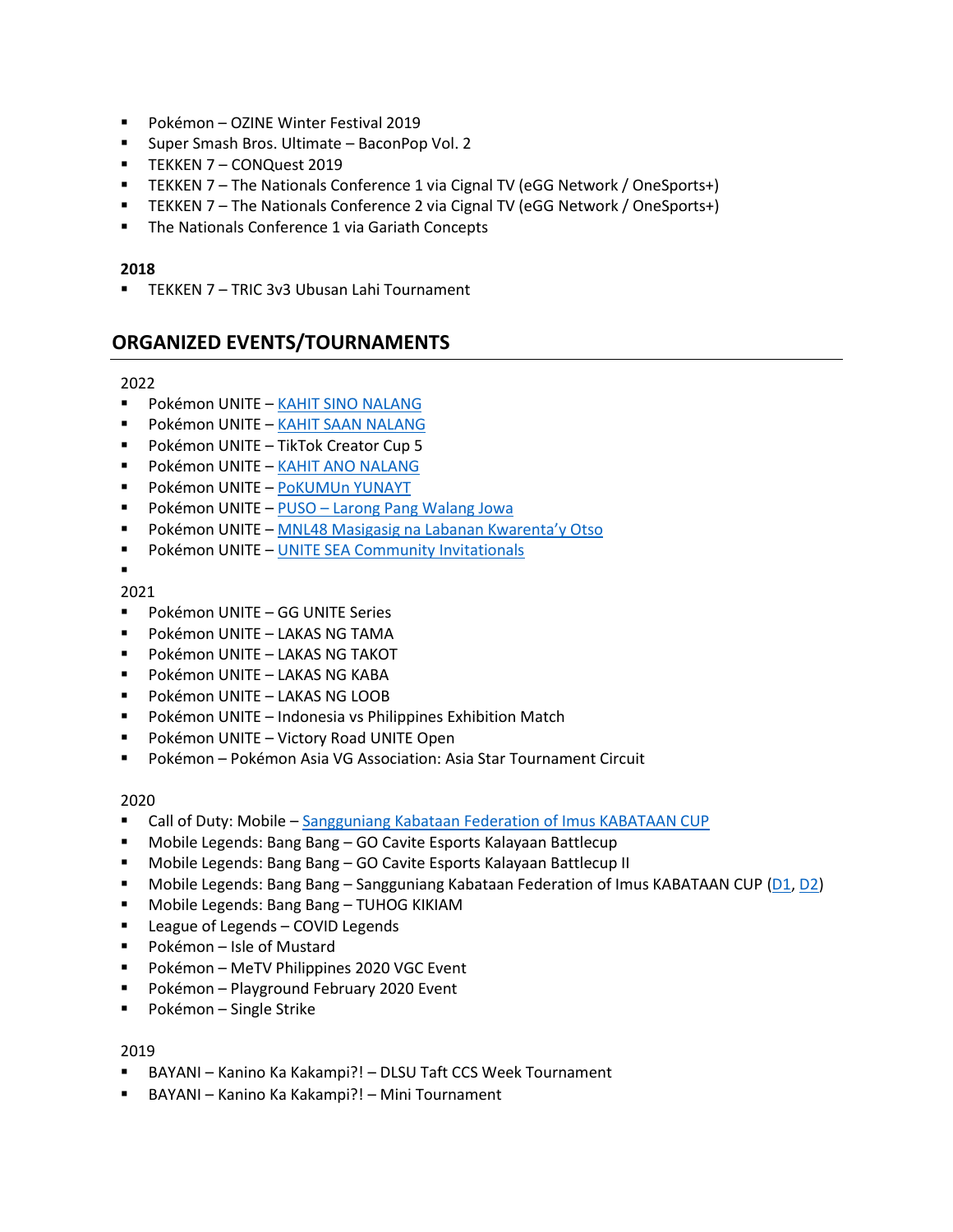- BAYANI Kanino Ka Kakampi?! REV Major Side Tournament
- POKEMON BaconPop Ver. 2 Pokemon VGC Tournament
- POKEMON Cosplay Matsuri Pokemon Sword and Shield Tournament
- POKEMON OZINEFest Winter Festival Pokemon Sword and Shield VGC
- POKEMON PKMN-ph: Pokemon Philippines Sword and Shield Launch Event
- TEKKEN 7 MSI Gaming Mini-tournament SM Mall of Asia
- TEKKEN 7 MSI Gaming Mini-tournament SM Megamall

- Pokémon PKMN-ph: Pokemon Let's Go Eevee and Let's Go Pikachu Launch Event
- TEKKEN 7 TRIC 3v3 Ubusan Lahi Tournament

### 2017

Pokémon - PKMN-ph: Pokemon Ultra Sun and Ultra Moon Launch Event

## **BROADCASTING**

## **2022**

- Pokémon UNITE [TikTok Creator Cup 5](https://www.youtube.com/watch?v=Fny05bHOoTI&list=PLj1Eu7w1M1AGy6Jlfoc47S0cieHY7EaqR)
- **Pokémon UNITE [KAHIT ANO NALANG](https://battlefy.com/pokemon-unite-philippines/kahit-ano-nalang/621caa3f47b9e406d991786f/info?infoTab=details)**
- Pokémon UNITE [PoKUMUn YUNAYT](https://youtu.be/2_STtQBB4JQ)
- Pokémon UNITE PUSO [Larong Pang Walang Jowa](https://battlefy.com/pokemon-unite-philippines/puso-larong-pang-walang-jowa/6205e8bdecc6c32452c542c9/info?infoTab=details)
- Pokémon UNITE [MNL48 Masigasig na Labanan Kwarenta'y Otso](https://battlefy.com/pokemon-unite-philippines/mnl48-masigasig-na-labanan-kwarentay-otso/61ee33439042e70d0cd64456/info?infoTab=details)
- Pokémon UNITE [UNITE SEA Community Invitationals](https://battlefy.com/pkmn-id/pok%C3%A9mon-unite-sea-invitationals-spring-2022/61dd85e5e2af395b5347ba6c/info?infoTab=details)

## **2021**

- **PUBG Mobile [PUBGM Philippines Pasiklaban Showmatch for a Cause](https://www.facebook.com/watch/live/?ref=watch_permalink&v=329527292325136) (Tencent)**
- Pokémon UNITE LAKAS NG TAMA (Pokémon UNITE Philippines)
- Pokémon UNITE LAKAS NG TAKOT (Pokémon UNITE Philippines)
- Pokémon UNITE LAKAS NG KABA (Pokémon UNITE Philippines)
- Pokémon UNITE LAKAS NG LOOB (Pokémon UNITE Philippines)
- The Nationals Season 3 TEKKEN 7 Pro Series (Cignal TV / TV Broadcast)
- Mobile Legends: Bang Bang Victoria Court Sportsfest (Stream Girls)
- Valorant Irregular Series

## **2020**

- Call of Duty: Mobile [Sangguniang Kabataan Federation of Imus KABATAAN CUP](https://www.facebook.com/SKFedImus2018/videos/840617943405729/)
- Mobile Legends: Bang Bang Kalayaan Battlecup II(GO Philippines Esports)
- Mobile Legends: Bang Bang Kalayaan Battlecup (GO Philippines Esports)
- Mobile Legends: Bang Bang Sangguniang Kabataan Federation of Imus KABATAAN CUP [\(D1,](https://www.facebook.com/SKFedImus2018/videos/350136719629948/) [D2\)](https://www.facebook.com/SKFedImus2018/videos/1046614849125007/)
- Mobile Legends: Bang Bang The Nationals Season 2 via Cignal TV (eGG Network / OneSports+ / TV Broadcast)
- Mobile Legends: Bang Bang TUHOG KIKIAM (GO Philippines Esports)
- League of Legends COVID LEGENDS (GO Cavite Esports)

## **HOSTING**